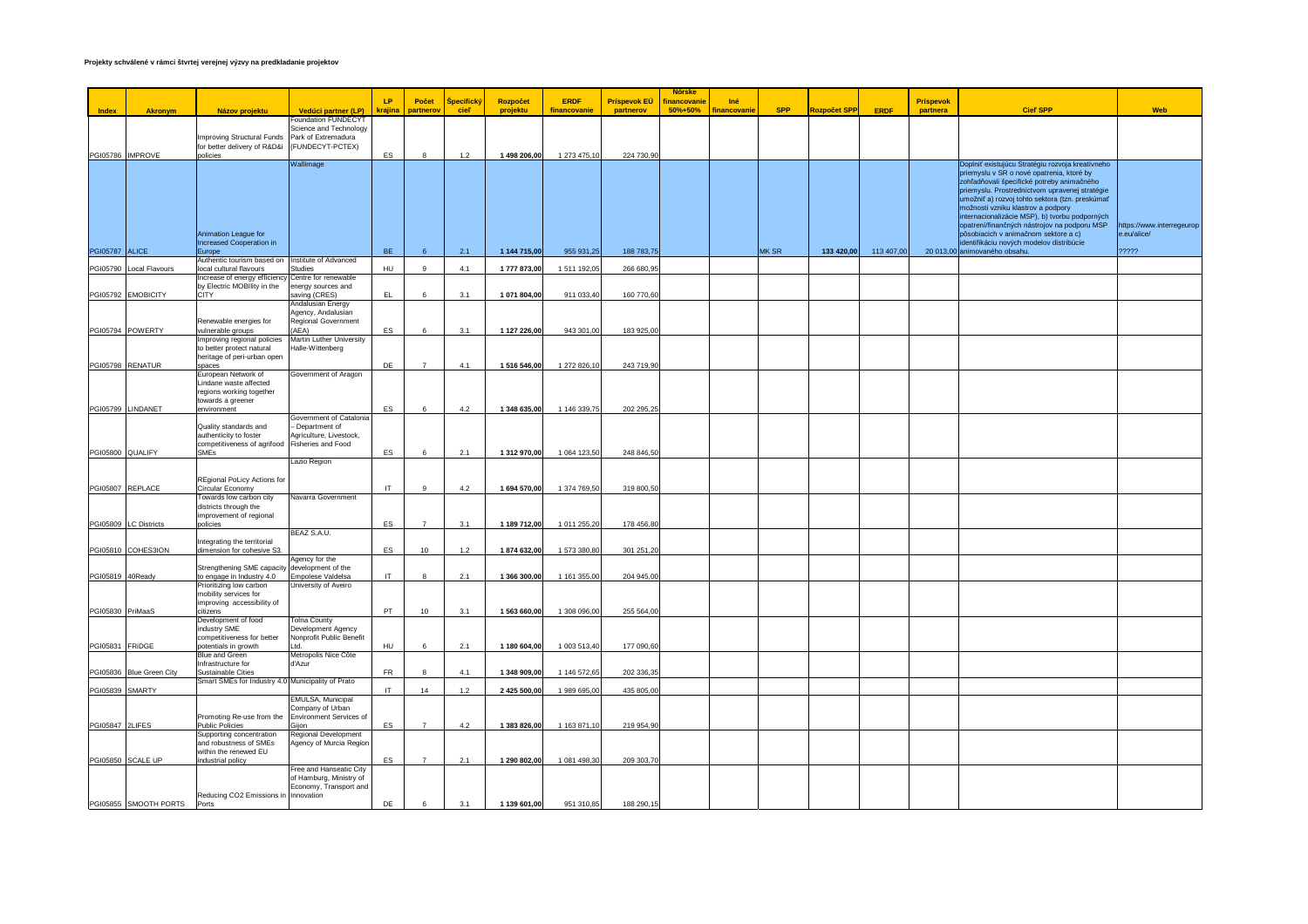|                      |                        |                                                                                                                                                                    | Ústí Region                                              |            |                |       |              |              |            |            |            |            |            |                    | Vytvoriť v rámci existujúcej Stratégie rozvoja<br>kultúry SR na roky 2014-2020 komplexnú<br>stratégiu udržateľnej revitalizácie pamiatkových<br>objektov (tzn. stratégiu ochrany, údržby, rozvoja<br>a využívania, zameranú na inovatívne využitie<br>pevností/mestských opevnení a ich začlenenie do<br>života miest), vrátane jasného zadefinovania<br>legislatívnych pravidiel spolupráce medzi                        | https://www.interregeurop<br>e.eu/rfc/            |
|----------------------|------------------------|--------------------------------------------------------------------------------------------------------------------------------------------------------------------|----------------------------------------------------------|------------|----------------|-------|--------------|--------------|------------|------------|------------|------------|------------|--------------------|---------------------------------------------------------------------------------------------------------------------------------------------------------------------------------------------------------------------------------------------------------------------------------------------------------------------------------------------------------------------------------------------------------------------------|---------------------------------------------------|
| <b>PGI05866 RFC</b>  |                        | Recapture the Fortress<br>Citie:                                                                                                                                   |                                                          | CZ.        | $\mathbf{8}$   | 4.1   | 1 518 683,00 | 1 280 063,05 | 238 619,95 |            | <b>PSK</b> | 135 275,00 | 114 983,75 | 20 291,25 lokalít. | mestami a vlastníkmi/správcami opevnených                                                                                                                                                                                                                                                                                                                                                                                 | ?????                                             |
|                      |                        | Effectiveness of                                                                                                                                                   | Atlantic Axis of                                         |            |                |       |              |              |            |            |            |            |            |                    |                                                                                                                                                                                                                                                                                                                                                                                                                           |                                                   |
| <b>PGI05871 EURE</b> |                        | Environmental Urban<br>policies to improve<br>Resources Efficiency                                                                                                 | Peninsular Northwest                                     | ES         | 9              | 4.2   | 1 533 753,00 | 1 303 690,05 | 230 062.95 |            |            |            |            |                    |                                                                                                                                                                                                                                                                                                                                                                                                                           |                                                   |
|                      |                        |                                                                                                                                                                    | Euregio Rhine-Waal                                       |            |                |       |              |              |            |            |            |            |            |                    |                                                                                                                                                                                                                                                                                                                                                                                                                           |                                                   |
| PGI05876 BRESE       |                        | <b>Border Regions in Europe</b><br>for Social Entrepreneurship<br>Catalysing Regions in                                                                            | Digital Nièvre Joint                                     | <b>DE</b>  | 6              | 2.1   | 1 214 160,00 | 1 032 036,00 | 182 124,00 |            | <b>SBA</b> | 174 300,00 | 148 155,00 |                    | Zvýšiť povedomie o sociálnych podnikoch ako<br>opatreniach na zvyšovanie zamestnanosti a<br>zlepšenie sociálnej inklúzie marginaliz. skupín. V<br>rámci OP Ľudské zdroje docieliť lepšie<br>zadefinovanie výzvy na podporu SP, zvýšiť<br>schopnosť identifikovať kvalitné SP s<br>udržateľným business plánom a vytvoriť<br>primerané a prispôsobené podporné schémy pre<br>26 145,00 podporu sociálneho podnikania v SR. | https://www.interregeurop<br>e.eu/brese/<br>????? |
|                      |                        | Peripheral and Emerging                                                                                                                                            | Authority                                                |            |                |       |              |              |            |            |            |            |            |                    |                                                                                                                                                                                                                                                                                                                                                                                                                           |                                                   |
|                      | PGI05884 CARPE DIGEM   | Europe towards Digital<br><b>Innovation Ecosystems</b>                                                                                                             |                                                          | ${\sf FR}$ | 10             | 1.2   | 1737910,00   | 1 477 223,50 | 260 686,50 |            |            |            |            |                    |                                                                                                                                                                                                                                                                                                                                                                                                                           |                                                   |
|                      | PGI05889 LCA4Regions   | Improved Environment and<br>Resource Efficiency through<br>use of Life Cycle<br>Instruments for<br>implementation of regional<br>policies of the European<br>Union | Government of Navarre                                    | ES         | 9              | 4.2   | 1719759,00   | 1 427 509,65 | 292 249,35 |            |            |            |            |                    |                                                                                                                                                                                                                                                                                                                                                                                                                           |                                                   |
|                      |                        | COnnecting and                                                                                                                                                     | <b>HESAM University</b>                                  |            |                |       |              |              |            |            |            |            |            |                    |                                                                                                                                                                                                                                                                                                                                                                                                                           |                                                   |
|                      |                        | empowering LOcal<br>authorities with Research<br>capacities to unlock the full<br>potential of CIRCular                                                            |                                                          |            |                |       |              |              |            |            |            |            |            |                    |                                                                                                                                                                                                                                                                                                                                                                                                                           |                                                   |
|                      | PGI05896 COLOR CIRCLE  | economy                                                                                                                                                            | <b>MUNICIPALITY OF</b>                                   | FR         | 6              | 4.2   | 1 209 041,00 | 1 027 684,85 | 181 356,15 |            |            |            |            |                    |                                                                                                                                                                                                                                                                                                                                                                                                                           |                                                   |
|                      |                        | <b>PROmoting Sustainable</b><br>development and regional<br>attractiveness through PERi-                                                                           | <b>REGGIO EMILIA</b>                                     |            |                |       |              |              |            |            |            |            |            |                    |                                                                                                                                                                                                                                                                                                                                                                                                                           |                                                   |
|                      | PGI05897 PROSPERA      | urban Areas                                                                                                                                                        |                                                          | IT.        | $\overline{7}$ | 4.1   | 1 322 643,00 | 1 124 246,55 | 198 396,45 |            |            |            |            |                    |                                                                                                                                                                                                                                                                                                                                                                                                                           |                                                   |
|                      |                        | Improving policy<br>instruments to increase the<br>energy efficiency in                                                                                            |                                                          |            |                |       |              |              |            |            |            |            |            |                    |                                                                                                                                                                                                                                                                                                                                                                                                                           |                                                   |
| PGI05899 SMEPlus     |                        | industrial SMEs<br>Removing barriers to the                                                                                                                        | University of Gävle<br>Municipality of Enschede          | SE         | $\overline{7}$ | 3.1   | 1 171 830,00 | 996 055,50   | 175 774,50 |            |            |            |            |                    |                                                                                                                                                                                                                                                                                                                                                                                                                           |                                                   |
|                      |                        | uptake of innovative<br>Unmanned Aerial Systems                                                                                                                    |                                                          |            |                |       |              |              |            |            |            |            |            |                    |                                                                                                                                                                                                                                                                                                                                                                                                                           |                                                   |
|                      | PGI05906 AERIAL UPTAKE | in the EU<br>Citizen involvement in                                                                                                                                | Lahti University of                                      | <b>NL</b>  | 9              | $1.2$ | 1 376 167,00 | 1 169 741,95 | 206 425,05 |            |            |            |            |                    |                                                                                                                                                                                                                                                                                                                                                                                                                           |                                                   |
|                      |                        | circular economy                                                                                                                                                   | <b>Applied Sciences</b>                                  |            |                |       |              |              |            |            |            |            |            |                    |                                                                                                                                                                                                                                                                                                                                                                                                                           |                                                   |
| PGI05919 CECI        |                        | implementation<br>Smart solutions for                                                                                                                              | Government of Aragón                                     | F1         | $\mathbf{8}$   | 4.2   | 1 508 765,00 | 1 266 695,75 | 242 069,25 |            |            |            |            |                    |                                                                                                                                                                                                                                                                                                                                                                                                                           |                                                   |
|                      |                        | HYdrogen potential<br>PGI05931 SMART HY AWARE AWAReness Enhancing<br>Cycling for development,                                                                      | Development Agency of<br>Aragón<br>West Pannon Nonprofit | ES         | 8              | 3.1   | 1 674 229,00 | 1 406 934,65 | 267 294,35 |            |            |            |            |                    |                                                                                                                                                                                                                                                                                                                                                                                                                           |                                                   |
|                      |                        | growth and quality of life in                                                                                                                                      | Ltd.                                                     |            |                |       |              |              |            |            |            |            |            |                    |                                                                                                                                                                                                                                                                                                                                                                                                                           |                                                   |
|                      | PGI05942 EU CYCLE      | European regions<br>Building capacities for                                                                                                                        | Turku University of                                      | <b>HU</b>  |                | 3.1   | 1 060 181,00 | 883 222,85   | 176 958,15 |            |            |            |            |                    |                                                                                                                                                                                                                                                                                                                                                                                                                           |                                                   |
| PGI05948 eBussed     |                        | European-wide e-bus<br>deployment                                                                                                                                  | <b>Applied Sciences</b>                                  | F1         |                | 3.1   | 1 517 841,00 | 1 290 164,85 | 227 676,15 |            |            |            |            |                    |                                                                                                                                                                                                                                                                                                                                                                                                                           |                                                   |
|                      |                        | Improving the European<br><b>Rivers Water Quality</b>                                                                                                              | Intermunicipal<br>Community of Alto Minho                |            |                |       |              |              |            |            |            |            |            |                    |                                                                                                                                                                                                                                                                                                                                                                                                                           |                                                   |
|                      |                        | through Smart Water<br>PGI05949 BIGDATA 4RIVERS Management Policies                                                                                                |                                                          | PT         | $\overline{7}$ | 4.2   | 1 290 645,00 | 1 081 751,25 | 208 893,75 |            |            |            |            |                    |                                                                                                                                                                                                                                                                                                                                                                                                                           |                                                   |
| PG105951             | <b>DIALOG</b>          | Dialog for Innovation And<br><b>LOcal Growth</b>                                                                                                                   | Autonomous Province of<br>Trento                         | IT.        | 6              | 1.2   | 1 221 145,00 | 867 973,25   | 153 171,75 | 200 000,00 |            |            |            |                    |                                                                                                                                                                                                                                                                                                                                                                                                                           |                                                   |
|                      |                        | PROmoting the Governance National Association of<br>of Regional Ecosystem                                                                                          | Italian Municipalities                                   |            |                |       |              |              |            |            |            |            |            |                    |                                                                                                                                                                                                                                                                                                                                                                                                                           |                                                   |
|                      | PGI05955 PROGRESS      | ServiceS<br>Wildlife Economy: Nature                                                                                                                               | Tuscany<br>Province of Limburg                           | IT         | 6              | 4.1   | 1 445 500,00 | 1 228 675,00 | 216 825,00 |            |            |            |            |                    |                                                                                                                                                                                                                                                                                                                                                                                                                           |                                                   |
| PGI05962 WLE         |                        | as a viable Economic<br>Alternative                                                                                                                                |                                                          | <b>NL</b>  | 8              | 4.1   | 1 234 146,00 | 1 008 189,50 | 225 956,50 |            |            |            |            |                    |                                                                                                                                                                                                                                                                                                                                                                                                                           |                                                   |
|                      | PGI05964 CRAFTS CODE   | <b>CReative Actions For</b><br><b>Tailoring Smes' COmpetitive</b><br>DEvelopment                                                                                   | Municipality of Florence                                 | IT         | $_{9}$         | 2.1   | 1 558 177,00 | 1 301 058,25 | 257 118,75 |            |            |            |            |                    |                                                                                                                                                                                                                                                                                                                                                                                                                           |                                                   |
|                      |                        | ACcelerating SmE<br>innovation capacities with a                                                                                                                   | University of Tübingen                                   |            |                |       |              |              |            |            |            |            |            |                    |                                                                                                                                                                                                                                                                                                                                                                                                                           |                                                   |
| PGI05966 ACSELL      |                        | Living Lab approach                                                                                                                                                |                                                          | DE         |                | 2.1   | 1 685 004,00 | 1 402 405,00 | 282 599,00 |            |            |            |            |                    |                                                                                                                                                                                                                                                                                                                                                                                                                           |                                                   |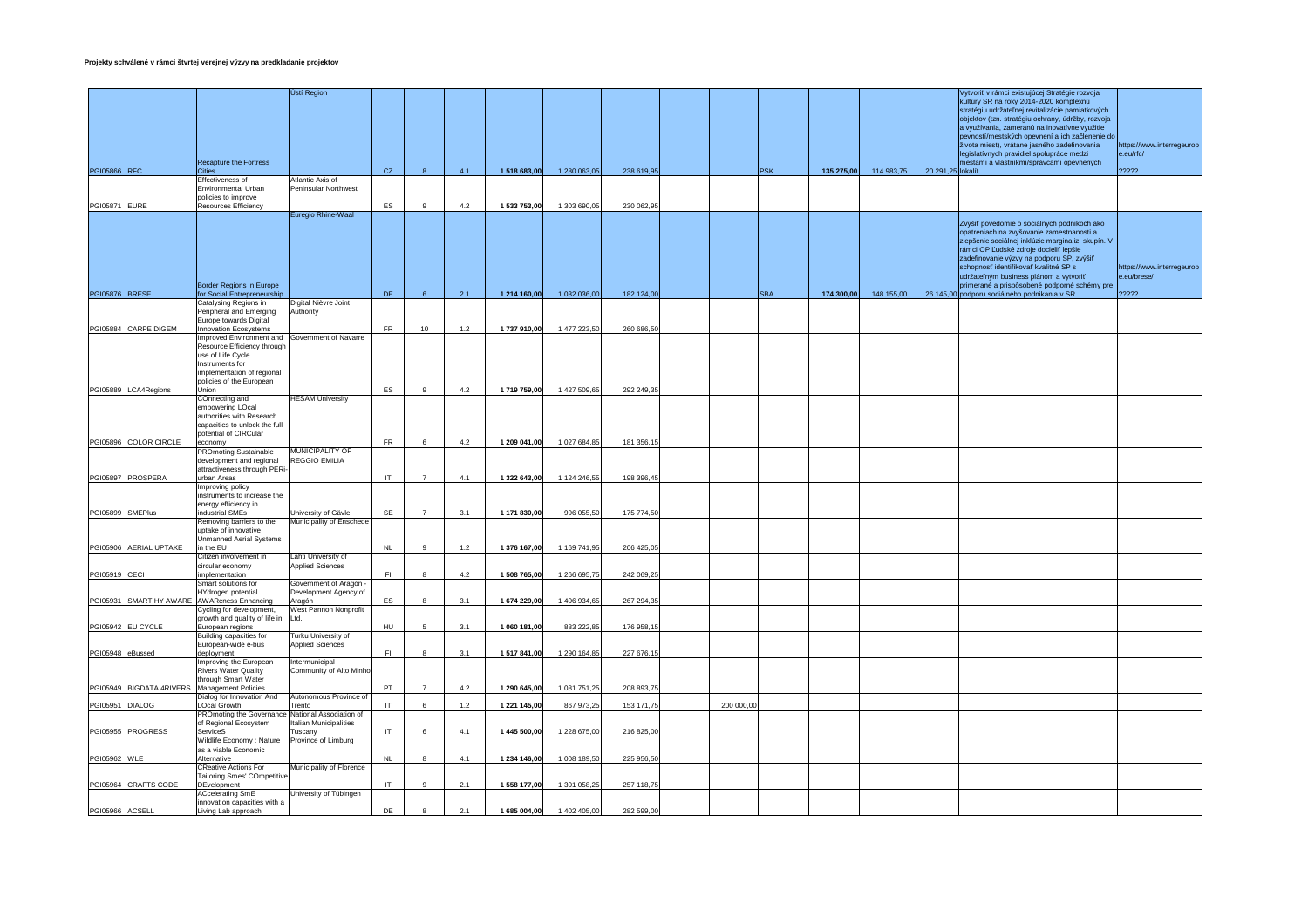|                   |                                         |                                                       | <b>ANATOLIKI S.A.</b>                               |              |                |     |              |              |            |            |            |                 |            |            |                                                                                           |                           |
|-------------------|-----------------------------------------|-------------------------------------------------------|-----------------------------------------------------|--------------|----------------|-----|--------------|--------------|------------|------------|------------|-----------------|------------|------------|-------------------------------------------------------------------------------------------|---------------------------|
|                   |                                         | Enchancing the                                        | Development Agency of                               |              |                |     |              |              |            |            |            |                 |            |            |                                                                                           |                           |
|                   |                                         | Entrepreneurship of SMEs                              | Eastern Thessaloniki's                              |              |                |     |              |              |            |            |            |                 |            |            |                                                                                           |                           |
|                   |                                         | in Circular Economy of the                            | <b>Local Authorities</b>                            |              |                |     |              |              |            |            |            |                 |            |            |                                                                                           |                           |
|                   | PGI05967 SinCE-AFC                      | Agri-Food Chain<br>Enhancing scalable                 | Applied Research and                                | EL.          | $\mathbf{q}$   | 2.1 | 1 519 940,00 | 1 291 949,00 | 227 991,00 |            |            |                 |            |            |                                                                                           |                           |
|                   |                                         | innovations and new                                   | Communications Fund                                 |              |                |     |              |              |            |            |            |                 |            |            |                                                                                           |                           |
|                   |                                         | business models based on                              |                                                     |              |                |     |              |              |            |            |            |                 |            |            |                                                                                           |                           |
|                   |                                         | urban farming ecosystem                               |                                                     |              |                |     |              |              |            |            |            |                 |            |            |                                                                                           |                           |
| PGI05970 CityZen  |                                         | values                                                |                                                     | BG           | $\overline{7}$ | 4.2 | 1 028 207,00 | 873 975,95   | 154 231,05 |            |            |                 |            |            |                                                                                           |                           |
|                   |                                         | WAter-linked heritage                                 | Municipality of Breda                               |              |                |     |              |              |            |            |            |                 |            |            |                                                                                           |                           |
|                   |                                         | Valorization by developing                            |                                                     |              |                |     |              |              |            |            |            |                 |            |            |                                                                                           |                           |
| PGI05972 WaVE     |                                         | an Ecosystemic approach                               |                                                     | <b>NL</b>    | $\overline{7}$ | 4.1 | 1 516 007,00 | 1 273 535,25 | 242 471.75 |            |            |                 |            |            |                                                                                           |                           |
|                   |                                         |                                                       | Ministry of                                         |              |                |     |              |              |            |            |            |                 |            |            |                                                                                           |                           |
|                   |                                         |                                                       | <b>Environmental Protection</b>                     |              |                |     |              |              |            |            |            |                 |            |            |                                                                                           |                           |
|                   |                                         |                                                       | and Regional<br>Development of the                  |              |                |     |              |              |            |            |            |                 |            |            |                                                                                           |                           |
|                   |                                         | Digital Business EcoSystem                            | Republic of Latvia                                  |              |                |     |              |              |            |            |            |                 |            |            |                                                                                           |                           |
| PGI05981 DigiBEST |                                         | Transformation                                        |                                                     | LV           | $\overline{7}$ | 2.1 | 1 579 342,00 | 1 138 347,20 | 200 884,80 | 240 110,00 |            |                 |            |            |                                                                                           |                           |
|                   |                                         |                                                       | Regional Council of                                 |              |                |     |              |              |            |            |            |                 |            |            |                                                                                           |                           |
|                   |                                         | Increasing attractiveness of                          | Päijät-Häme                                         |              |                |     |              |              |            |            |            |                 |            |            |                                                                                           |                           |
|                   |                                         | Next2Met regions with soft                            |                                                     |              |                |     |              |              |            |            |            |                 |            |            |                                                                                           |                           |
| PGI05984 Next2Met |                                         | digitalisation measures                               |                                                     | F1           | $\overline{7}$ | 1.2 | 1 358 584,00 | 1 154 796,40 | 203 787,60 |            |            |                 |            |            |                                                                                           |                           |
|                   |                                         | Building Regional Resilience Cork Institute of        |                                                     |              |                |     |              |              |            |            |            |                 |            |            |                                                                                           |                           |
|                   |                                         | to Industrial Structural                              | Technology                                          |              |                |     |              |              |            |            |            |                 |            |            |                                                                                           |                           |
|                   | PGI05992 FOUNDATION                     | Change                                                |                                                     | IE           | 9              | 2.1 | 1860 974,00  | 1565014,80   | 295 959,20 |            |            |                 |            |            |                                                                                           |                           |
|                   |                                         |                                                       | Regional Council of                                 |              |                |     |              |              |            |            |            |                 |            |            |                                                                                           |                           |
|                   |                                         | INnovation and Technology                             | South Ostrobothnia                                  |              |                |     |              |              |            |            |            |                 |            |            |                                                                                           |                           |
|                   | PGI06004 INTENCIVE                      | <b>ENhancing Customer</b><br>Orlented Health SerVicEs |                                                     | F1           | 6              | 1.2 | 974 390,00   | 828 231,50   | 146 158,50 |            |            |                 |            |            |                                                                                           |                           |
|                   |                                         | <b>Public Organisations</b>                           | ALOEN - Energy and                                  |              |                |     |              |              |            |            |            |                 |            |            |                                                                                           |                           |
|                   |                                         | <b>Transform Energy</b>                               | climate local agency of                             |              |                |     |              |              |            |            |            |                 |            |            |                                                                                           |                           |
| PGI06011 POTEnT   |                                         | Transition                                            | South Brittany                                      | ${\sf FR}$   | $\mathfrak{g}$ | 3.1 | 2 010 623,00 | 1 689 117,75 | 321 505,25 |            |            |                 |            |            |                                                                                           |                           |
|                   |                                         |                                                       | Kristiansand municipality                           |              |                |     |              |              |            |            |            |                 |            |            |                                                                                           |                           |
|                   |                                         |                                                       |                                                     |              |                |     |              |              |            |            |            |                 |            |            |                                                                                           |                           |
|                   |                                         |                                                       |                                                     |              |                |     |              |              |            |            |            |                 |            |            |                                                                                           |                           |
| PGI06022 GRESS    |                                         | <b>GREen Startup Support</b>                          |                                                     | <b>NO</b>    | 5              | 2.1 | 1 054 671,00 | 525 980,25   | 110 102,75 | 418 588,00 |            |                 |            |            |                                                                                           |                           |
|                   |                                         |                                                       | European Regions<br>Network for the                 |              |                |     |              |              |            |            |            |                 |            |            |                                                                                           |                           |
|                   |                                         | Regional policies adopting                            | Application of                                      |              |                |     |              |              |            |            |            |                 |            |            |                                                                                           |                           |
|                   |                                         | Industry 4.0 for their Digital                        | Communications                                      |              |                |     |              |              |            |            |            |                 |            |            |                                                                                           |                           |
|                   | PGI06030 DIGITAL REGIONS Transformation |                                                       | Technology                                          | IE           | 8              | 1.2 | 1 622 566,00 | 1 017 531,50 | 198 082,50 |            | 406 952,00 |                 |            |            |                                                                                           |                           |
|                   |                                         |                                                       |                                                     |              |                |     |              |              |            |            |            |                 |            |            |                                                                                           |                           |
|                   |                                         | Actions for inducing SME                              |                                                     |              |                |     |              |              |            |            |            |                 |            |            |                                                                                           |                           |
|                   |                                         | growth and innovation via                             | University of Eastern                               | F1           | $\overline{7}$ |     |              |              |            |            |            |                 |            |            |                                                                                           |                           |
|                   | PGI06047 ECoC-SME                       | the ECoC event and legacy<br>Innovation in Waste      | Finland<br>Resources Recovery                       |              |                | 2.1 | 1 163 171,00 | 971 936,85   | 191 234,15 |            |            |                 |            |            |                                                                                           |                           |
|                   | PGI06059 SMART WASTE                    | Management Policies                                   | Regional Agency                                     | $\mathsf{I}$ |                | 4.2 | 1 175 008,00 | 998 756,80   | 176 251,20 |            |            |                 |            |            |                                                                                           |                           |
|                   |                                         | Investing in Renewable                                | Extremadura Energy                                  |              |                |     |              |              |            |            |            |                 |            |            |                                                                                           |                           |
| PGI06062 AgroRES  |                                         | Energies for Agriculture                              | Agency, AGENEX                                      | ES           | 8              | 3.1 | 1 540 286,00 | 1 309 243,10 | 231 042,90 |            |            |                 |            |            |                                                                                           |                           |
|                   |                                         |                                                       | Ministry of Economy and                             |              |                |     |              |              |            |            |            |                 |            |            |                                                                                           |                           |
|                   |                                         | <b>Enhance the</b>                                    | Development                                         |              |                |     |              |              |            |            |            |                 |            |            |                                                                                           |                           |
|                   |                                         | Competitiveness and                                   |                                                     |              |                |     |              |              |            |            |            |                 |            |            |                                                                                           |                           |
|                   |                                         | Sustainability of European                            |                                                     |              |                |     |              |              |            |            |            |                 |            |            |                                                                                           |                           |
|                   | PGI06072 SUCCESS ROAD                   | SMEs through succession<br>procedures and models      |                                                     | EL.          | $\overline{7}$ | 2.1 | 859 640,00   | 708 259,20   | 151 380,80 |            |            |                 |            |            |                                                                                           |                           |
|                   |                                         |                                                       | County Administrative                               |              |                |     |              |              |            |            |            |                 |            |            |                                                                                           |                           |
|                   |                                         | Optimization of waste                                 | Board of Östergötland                               |              |                |     |              |              |            |            |            |                 |            |            |                                                                                           |                           |
|                   |                                         | management in urban                                   |                                                     |              |                |     |              |              |            |            |            |                 |            |            |                                                                                           |                           |
|                   | PG106085 OptiWaMag                      | spaces and in households                              |                                                     | SE           | 6              | 4.2 | 1 151 428,00 | 958 474,80   | 192 953,20 |            |            |                 |            |            |                                                                                           |                           |
|                   |                                         | Stimulating regional                                  | Municipality of Genoa                               |              |                |     |              |              |            |            |            |                 |            |            |                                                                                           |                           |
|                   |                                         | nnovation through better e-                           |                                                     |              |                |     |              |              |            |            |            |                 |            |            |                                                                                           |                           |
| PGI06086 BETTER   |                                         | government services                                   |                                                     | IT           | -5             | 1.1 | 1 285 000,00 | 1 092 250,00 | 192 750,00 |            |            |                 |            |            |                                                                                           |                           |
|                   |                                         |                                                       | <b>Regional Development</b>                         |              |                |     |              |              |            |            |            |                 |            |            | Zlepšiť monitorovanie a hodnotenie opatrení OP<br>Výskum a inovácie zameraných na podporu |                           |
|                   |                                         |                                                       | Agency Posavje (RDA<br>Posavje)                     |              |                |     |              |              |            |            |            |                 |            |            | vytvárania klastrov.                                                                      | https://www.interregeurop |
|                   |                                         | Improving innovation                                  |                                                     |              |                |     |              |              |            |            |            |                 |            |            | Pričom vytváranie klastrov zvyšuje inovačný                                               | e.eu/innoindustry/        |
|                   |                                         | delivery of policies within                           |                                                     |              |                |     |              |              |            |            |            |                 |            |            | potenciál MSP (v oblasti produktov/procesov) a                                            |                           |
|                   | PGI06094  INNO INDUSTRY                 | 4.0 industry in Europe.                               |                                                     | <b>SI</b>    | 10             | 1.2 | 1 637 941.00 | 1 328 386,25 | 309 554,75 |            |            | <b>SBA</b>      | 97 615.00  | 82 972,75  | 14 642,25 vedie ku transformácii na priemysel 4.0.                                        | 22222                     |
|                   |                                         |                                                       | <b>DPZ</b> Provincial                               |              |                |     |              |              |            |            |            |                 |            |            |                                                                                           |                           |
|                   |                                         | Models of Management for                              | Government of Zaragoza                              |              |                |     |              |              |            |            |            |                 |            |            |                                                                                           |                           |
| PGI06095 MOMAr    |                                         | Singular Rural Heritage                               |                                                     | ES           | 6              | 4.1 | 1 273 496,00 | 1 082 471,60 | 191 024,40 |            |            |                 |            |            |                                                                                           |                           |
|                   |                                         |                                                       | Centre for Research and<br><b>Technology Hellas</b> |              |                |     |              |              |            |            |            |                 |            |            | V rámci IROP vytvoriť pre BSK stratégiu                                                   |                           |
|                   |                                         |                                                       |                                                     |              |                |     |              |              |            |            |            |                 |            |            | udržateľnej mobility s prioritizáciou regionálnej                                         |                           |
|                   |                                         |                                                       |                                                     |              |                |     |              |              |            |            |            |                 |            |            | siete verejnej dopravy a cyklodopravy a                                                   |                           |
|                   |                                         |                                                       |                                                     |              |                |     |              |              |            |            |            |                 |            |            | znižovaním individuálnej automobilovej dopravy.                                           |                           |
|                   |                                         |                                                       |                                                     |              |                |     |              |              |            |            |            |                 |            |            | Zaviesť modely participatívneho riadenia v                                                | https://www.interregeurop |
|                   |                                         | enhanced sustainable                                  |                                                     |              |                |     |              |              |            |            |            |                 |            |            | plánovaní udržateľnej mobility s využitím                                                 | e.eu/e-smartec/           |
|                   |                                         | mobility with marketing                               |                                                     |              |                |     |              |              |            |            |            | Žilinská        |            |            | cielených marketingových techník zapojenia                                                |                           |
|                   | PGI06099 e-smartec                      | techniques                                            |                                                     | EL.          | 9              | 3.1 | 1 621 975,00 | 1 365 088,75 | 256 886,25 |            |            | univerzita v ZA | 133 250,00 | 113 262,50 | 19 987,50 užívateľov/verejnosti a stakeholderov.                                          | ?????                     |